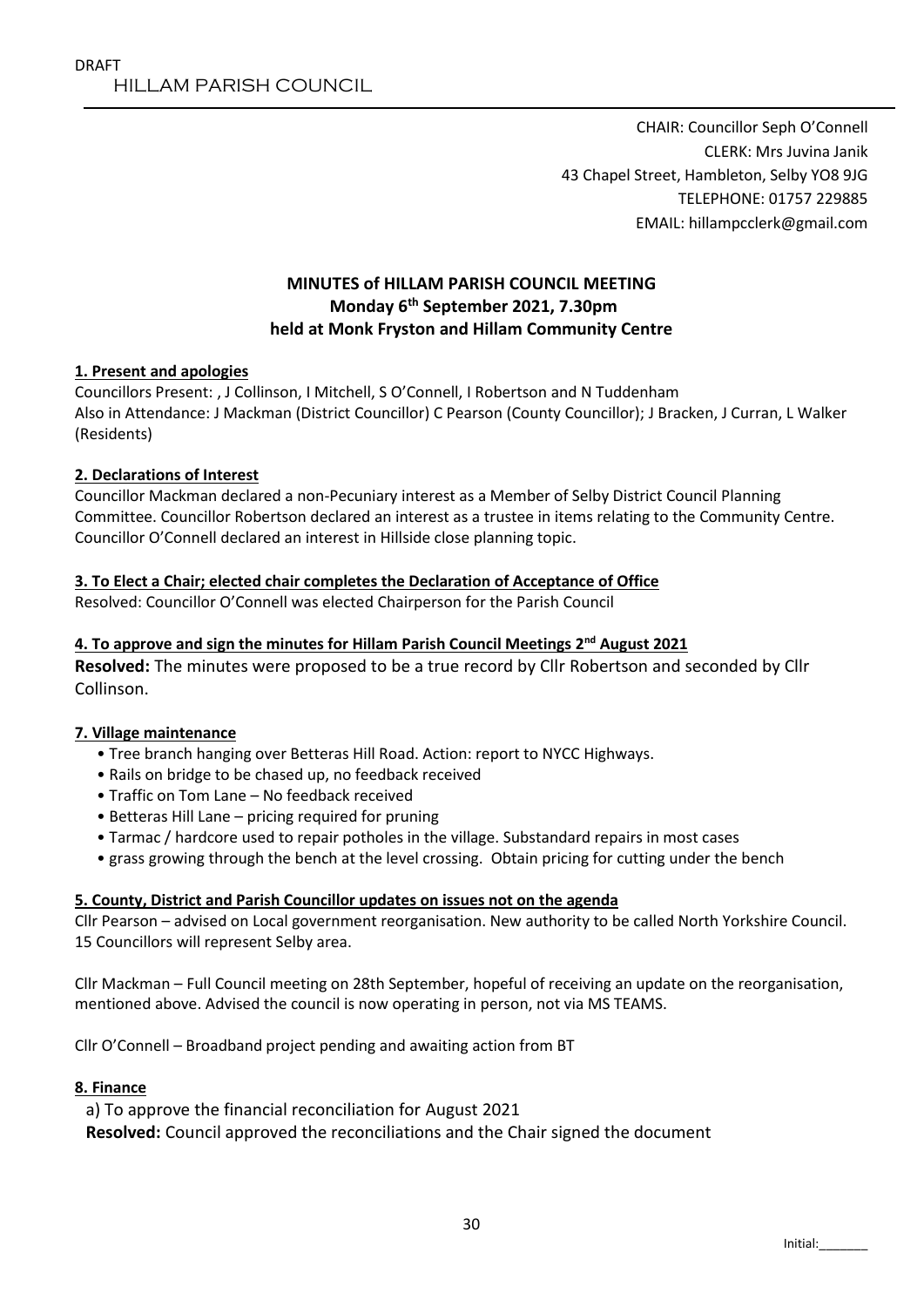|                                                      |   |           | NB: £1127.89 is ring-fenced grant for website<br>and £500 is ring fenced for pump maintenance |    |           |           |  |  |  |
|------------------------------------------------------|---|-----------|-----------------------------------------------------------------------------------------------|----|-----------|-----------|--|--|--|
| <b>COMMUNITY ACC:</b>                                |   |           | gifted by Hillam Historians. £7000 OF THE                                                     |    |           |           |  |  |  |
| <b>CASHBOOK OPENING</b><br><b>BALANCE: 24.7.21</b>   |   |           | INCREASED ANNUAL PRECEPT TOTAL IS<br>RINGFENCED TO COVER COSTS ASSOCIATED WITH                |    |           |           |  |  |  |
|                                                      | £ | 20,759.44 | PLANNING CONSULTANTS; ANY UNUSED                                                              |    |           |           |  |  |  |
| <b>AUGUST RECEIPTS</b>                               | £ | 329.23    | RINGFENCED FUNDS WILL BE GIVEN BACK TO                                                        |    |           |           |  |  |  |
| <b>AUGUST PAYMENTS</b>                               | £ | 320.01    | RESIDENTS VIA A REDUCTION IN PRECEPT.                                                         |    |           |           |  |  |  |
| <b>CASHBOOK CLOSING</b>                              | £ | 20,768.66 | <b>BANK STATEMENT</b>                                                                         | £  | 20,798.66 | CHQ       |  |  |  |
| <b>BALANCE: 24.8.21</b>                              |   |           | <b>BALANCE: 24.8.21</b>                                                                       |    |           | <b>NO</b> |  |  |  |
| Difference between<br><b>Statement and Cashbook:</b> | £ | 30.00     | <b>MFHCA</b>                                                                                  | £  | 20.00     | 814       |  |  |  |
|                                                      |   |           | YLCA                                                                                          | £  | 60.00     | 815       |  |  |  |
|                                                      |   |           |                                                                                               |    |           |           |  |  |  |
|                                                      |   |           | <b>RENT IN</b>                                                                                | -£ | 50.00     |           |  |  |  |
|                                                      |   |           |                                                                                               |    |           |           |  |  |  |
|                                                      | £ | 20,768.66 | TOTAL O/S                                                                                     | f  | 30.00     |           |  |  |  |

| <b>RESERVE ACC CASHBOOK</b>                    |          |                 |  |                 |          |                                                |          |  |
|------------------------------------------------|----------|-----------------|--|-----------------|----------|------------------------------------------------|----------|--|
| <b>OPENING</b><br><b>BALANCE:</b><br>24.7.2021 |          | <b>RECEIPTS</b> |  | <b>PAYMENTS</b> |          | <b>CLOSING</b><br><b>BALANCE:</b><br>24.8.2021 |          |  |
|                                                | 1,230.62 | £               |  | f               |          |                                                | 1,230.62 |  |
| <b>BANK STATEMENT: 24.8.2021</b>               |          |                 |  | $\mathbf{f}$    | 1.230.62 |                                                |          |  |

# b) To approve payments for September 2021

Items were checked against the invoices. **Resolved:** All items were approved.

| Payee                    | <b>Details</b>                | <b>TOTAL COST</b> |           | <b>VAT: To</b><br><b>Reclaim</b> |         |
|--------------------------|-------------------------------|-------------------|-----------|----------------------------------|---------|
| 816 JJANIK               | <b>AUG SALARY</b>             | £                 | 240.21    |                                  |         |
| 817 TP JONES & CO        | PAYROLL ADMINISTRATION        | f                 | 45.90     | $\mathsf{f}$                     | 7.65    |
| 818 SG PARKIN LANDSCAPES | GRASS CUT ALL AREAS INV. 2624 | f                 | 185.00    |                                  |         |
| 819 NPOWER               | <b>FINAL BILL</b>             | f                 | 481.70    | f                                | 22.94   |
|                          |                               |                   |           |                                  |         |
|                          | TOTAL SEPTEMBER SPENDE        |                   | 952.81    | £                                | 30.59   |
|                          | TOTAL 2021-22 ANNUAL SPEND    | £                 | 12,055.98 |                                  | £834.01 |

# **6. To agree further actions regarding new councillor recruitment**

Interest received from D Cockayne. Parish Clerk to follow up this.

Vacancies to be readvertised via Tony Hudson's Facebook page, Hillam Facebook, Parish council website, Next Door and Facebook page

## **9. Planning:**

DRAFT

- a) Applications to review:
	- i. 2021/0776/HPA Objections have been raised directly with Selby planning. No objections from PC
	- ii. 2021/0920/HPA No objections from PC
	- iii. 2021/1026/HPA Ok with the planning permission, but reservations raised regarding the proposed rendering. The render is not in keeping with the current building nor surrounding properties.
	- iv. APP/2021/0027/REF | APPEAL Appeal Hearing scheduled, all representations to be received by 24<sup>th</sup> September, but Planning team are lobbying for an extension to  $27<sup>th</sup>$  September

Target date for case hearing  $-22<sup>nd</sup>$  November 2021. scheduled to last for 6 days.